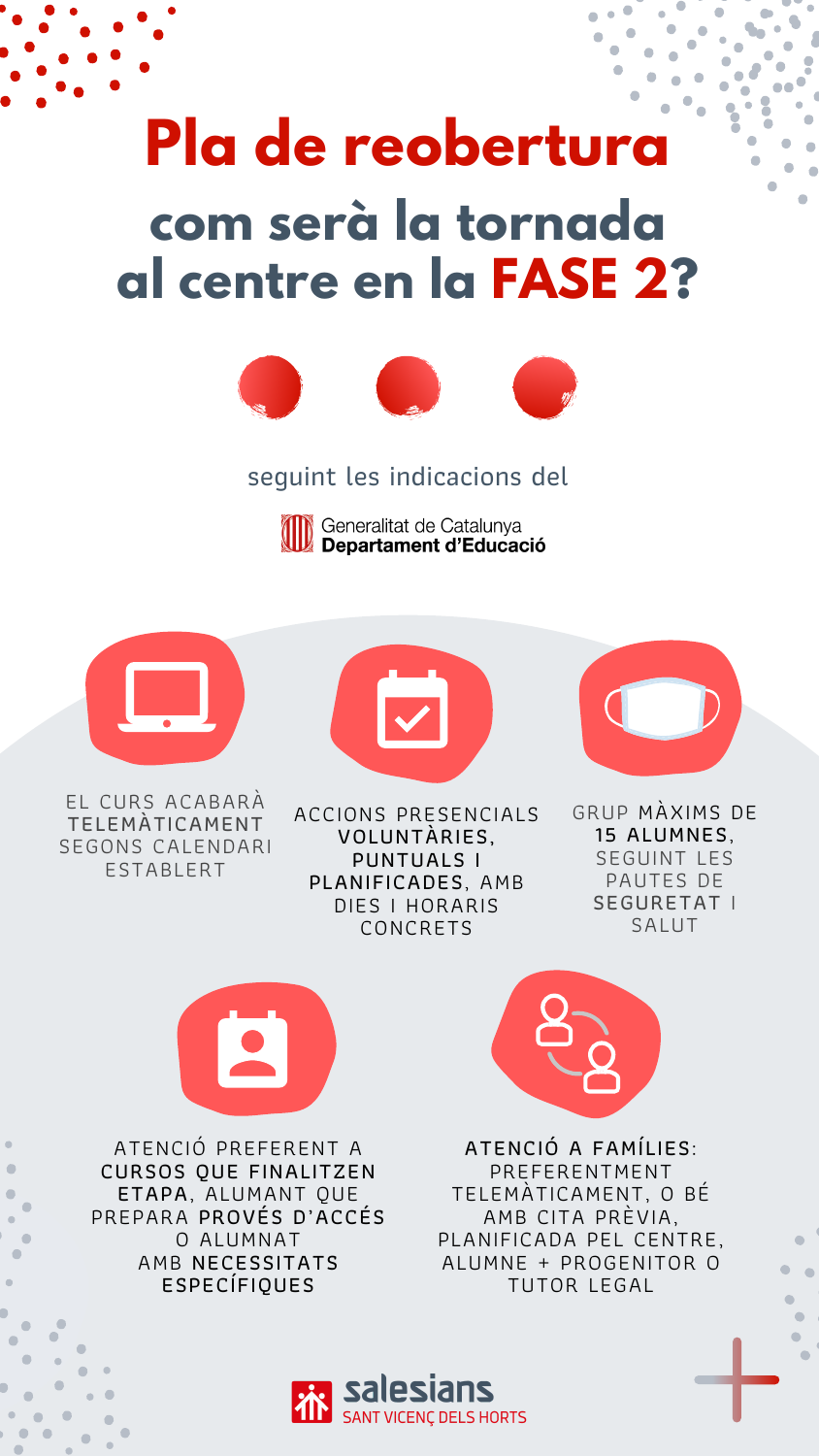- COMBINACIÓ DEL CURS TELEMÀTIC I PRESENCIAL.
- ACCIÓ TUTORIAL PRESENCIAL EN GRUPS REDUÏTS DE MANERA VOLUNTÀRIA, PLANIFICADA I PUNTUAL, PER ACOMPANYAR EL FINAL D'ETAPA I LA CONTINUACIÓ D'ESTUDIS.
- ACCIÓ LECTIVA PRESENCIAL VOLUNTÀRIA PER PREPARAR LES PROVES PAU DE SELECTIVITAT. EN DIES I FRANGES HORÀRIES PROGRAMADES.

- ACCIÓ TUTORIAL PRESENCIAL EN GRUPS REDUÏTS DE MANERA VOLUNTÀRIA, PLANIFICADA I PUNTUAL, PER ACOMPANYAR EL FINAL D'ETAPA I LA CONTINUACIÓ D'ESTUDIS.
- ACCIÓ LECTIVA PRESENCIAL VOLUNTÀRIA PER ACOMPANYAR I PREPARAR LES PROVES D'ACCÉS A GRAU MITJÀ.
- EN DIES I FRANGES HORÀRIES PROGRAMADES.





ATENCIÓ PREFERENT A CURSOS QUE FINALITZEN ETAPA, ALUMANT QUE PREPARA PROVÉS D'ACCÉS O ALUMNAT AMB NECESSITATS ESPECÍFIQUES **FASE 2**



### **4t d'ESO**

## **2n de Batxillerat**

## **pfi**

ACCIÓ TUTORIAL PRESENCIAL EN GRUPS REDUÏTS DE MANERA VOLUNTÀRIA, PLANIFICADA I PUNTUAL, PER ACOMPANYAR EL FINAL D'ETAPA I LA CONTINUACIÓ D'ESTUDIS.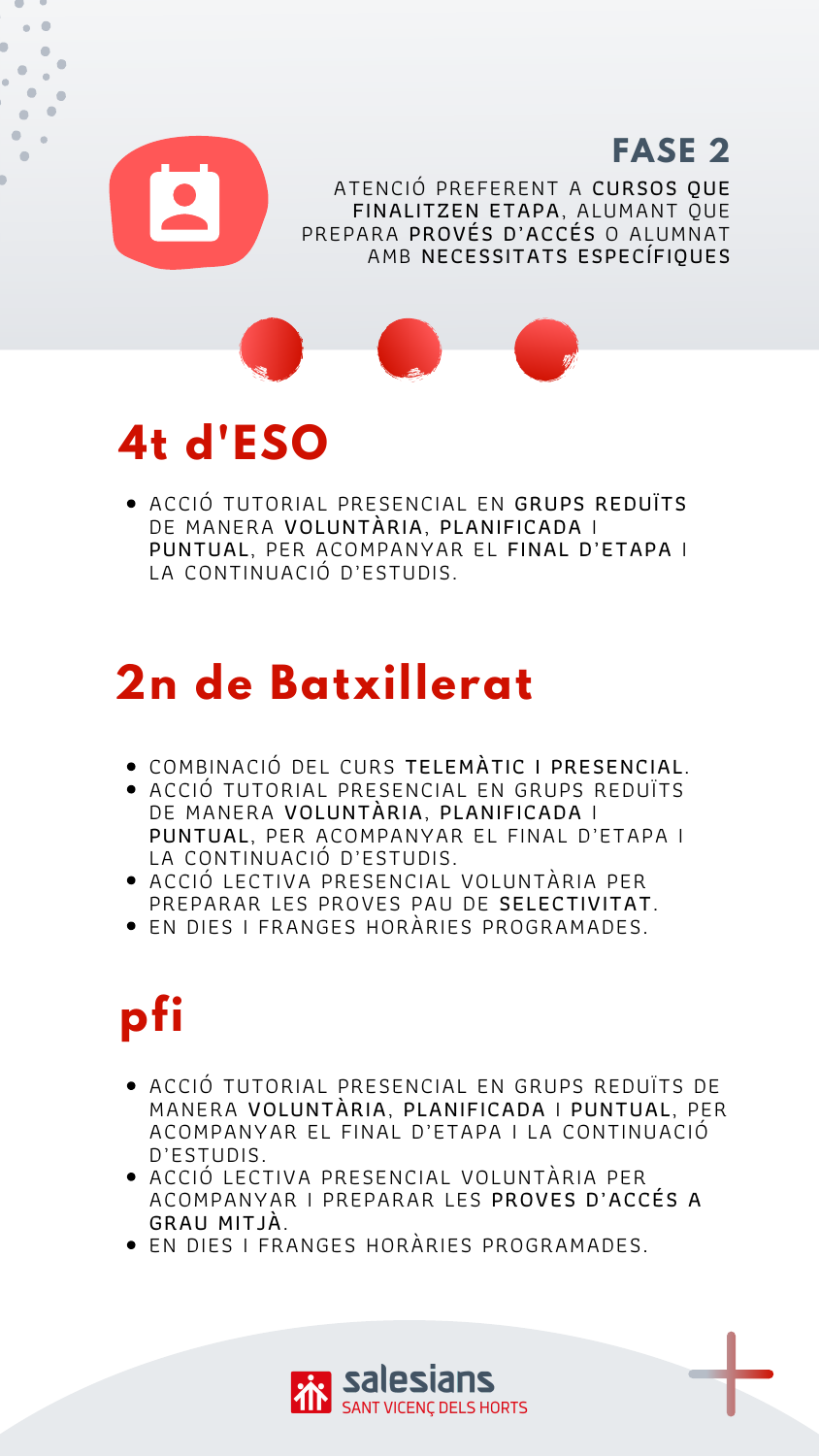## **1r, 2n i 3r d'ESO**

## **1r de Batxillerat**

### **cicles formatius**

- CONTINUACIÓ DEL CURS TELEMÀTICAMENT.
- ACCIÓ TUTORIAL PRESENCIAL EN GRUPS REDUÏTS DE MANERA VOLUNTÀRIA, PLANIFICADA I PUNTUAL AMB ALUMNAT AMB NECESSITATS ESPECÍFIQUES.



#### LA RESTA D'ETAPES DEL CENTRE MANTINDRAN LA MODALITAT TELEMÀTICA DE L'APRENENTATGE **FASE 2**



- CONTINUACIÓ DEL CURS TELEMÀTICAMENT.
- ACCIÓ TUTORIAL PRESENCIAL EN GRUPS REDUÏTS DE MANERA VOLUNTÀRIA, PLANIFICADA I PUNTUAL AMB ALUMNAT AMB NECESSITATS ESPECÍFIQUES.

- CONTINUACIÓ DEL CURS TELEMÀTICAMENT.
- ACCIÓ TUTORIAL PRESENCIAL EN GRUPS REDUÏTS DE MANERA VOLUNTÀRIA, PLANIFICADA I PUNTUAL AMB ALUMNAT AMB NECESSITATS ESPECÍFIQUES.